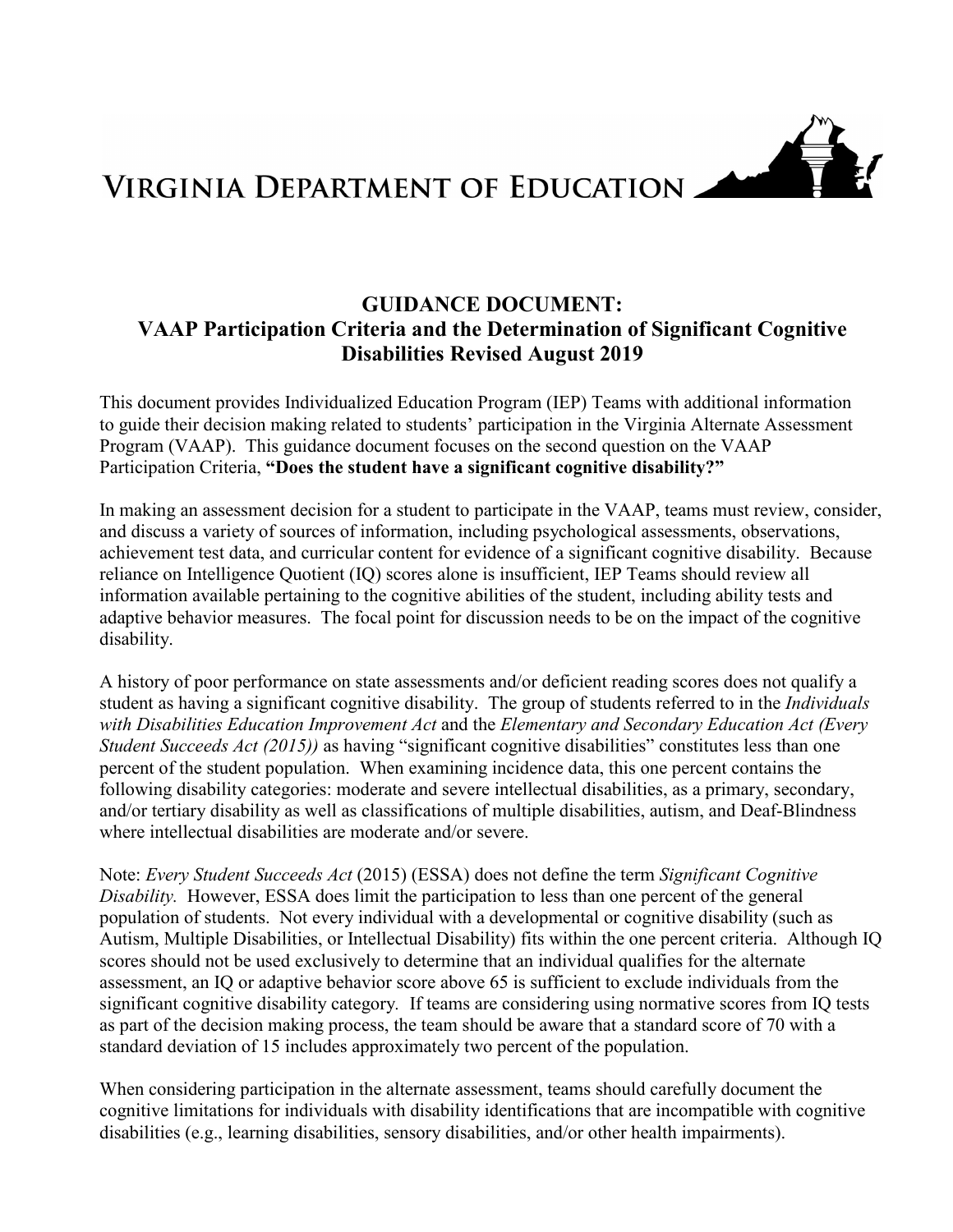A number of organizations and associations have used various descriptors to define characteristics of students with significant cognitive disabilities. Use the information below to help guide the discussion of whether a student has a significant cognitive disability. All information below should be considered collectively and IEP Teams should not rely solely on IQ scores. The following information represents what is traditionally found in the literature regarding the characteristics of children who have significant cognitive disabilities. The IEP Teams should review this information in making decisions for question number two of the VAAP participation guidelines: Does the student have significant cognitive disabilities?

### **AREA I: LEARNER CHARACTERISTICS**

Students who are appropriately identified as participating in the Virginia Alternate Assessment Program may exhibit some or all of the following characteristics:

- 1. Communication difficulties that affect self-determination, behavior, social interactions, and participation in multiple learning environments.
- 2. Uneven learning patterns in all domains including cognition, communication, socialization, and self-help.
- 3. Multiple disabling conditions concurrent with an intellectual disability, including physical disabilities, sensory challenges, and medical needs that impact health, stamina, and engagement in learning tasks.
- 4. Motor impairments, in addition to cognitive/developmental delay, that makes participation in routine tasks challenging.
- 5. Difficulty learning new tasks, maintaining new skills, and generalizing skills to new environments.
- 6. Individualized methods of accessing information in alternative ways (tactile, visual, auditory, and multi-sensory).

#### **AREA II: ADAPTIVE BEHAVIOR**

The American Association on Intellectual and Developmental Disabilities (AAIDD, 11<sup>th</sup> Edition) and the American Psychiatric Association have defined one component of having an intellectual disability as including at least two or more of the following impairments in adaptive behavior:

*Conceptual Skills:* Language, reading and writing, money, time, number concepts

*Social Skills:* Interpersonal skills, social responsibility, self-esteem, gullibility, naïveté, follows rules/obeys laws, avoids being victimized, social problem solving

*Practical Skills:* Activities of daily living (personal care), occupational skills, use of money, safety, health care, travel/transportation, schedules/routines, use of telephone

**Consideration for Discussion:** *Students with significant cognitive abilities probably have difficulty both learning most or all of these skills and using or transferring the skills across different settings and/or*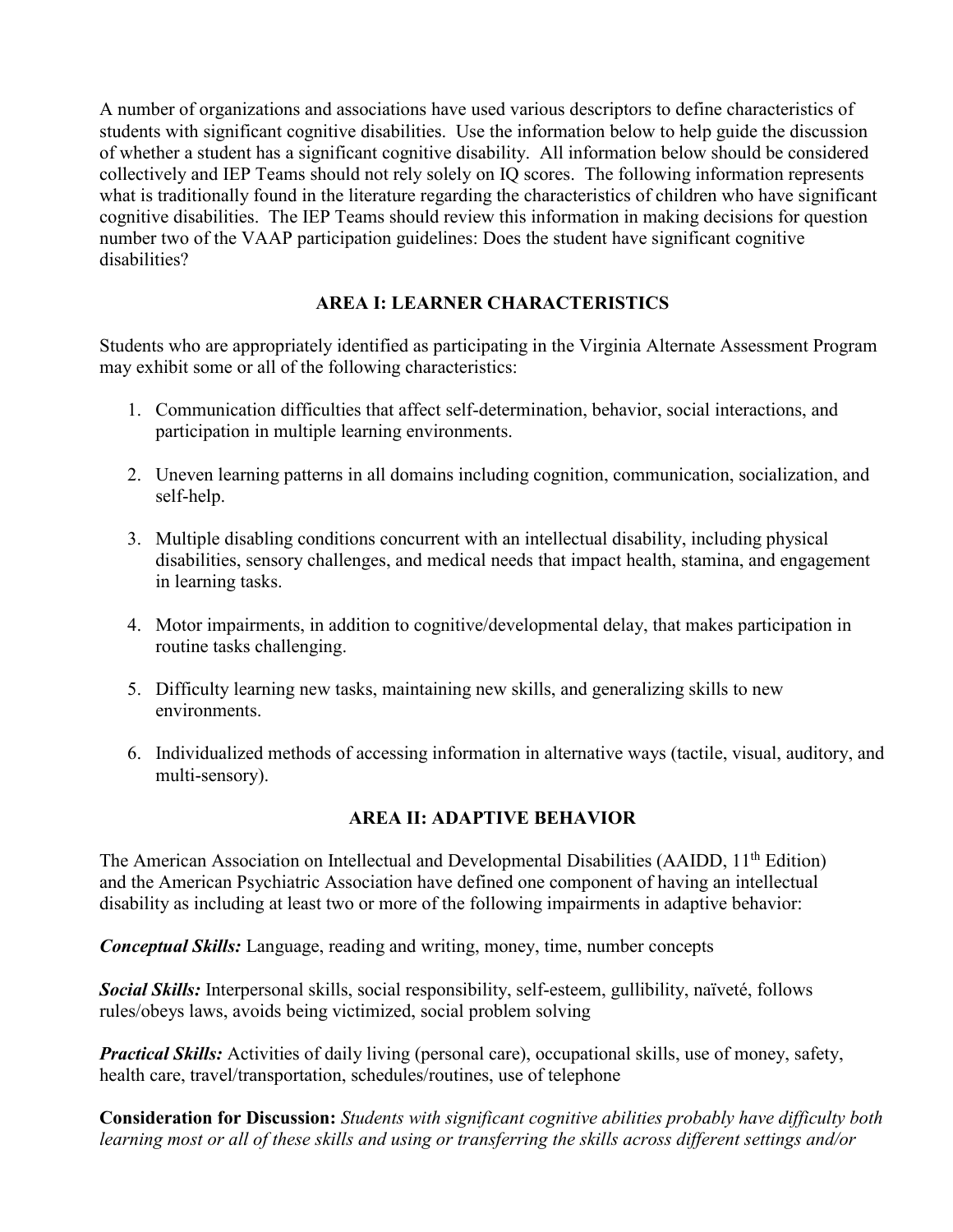*\*\*Performance on standardized adaptive behavior scales that is at least three standard deviations below the mean.* 

Example: The Adaptive Behavior Assessment System-II has a mean of 100 and a standard deviation of 15 points. A score of 55 or below would indicate adaptive behavior functioning that is three standard deviations below the mean.

## **AREA III: INTELLECTUAL FUNCTIONING**

The Diagnostic and Statistical Manual of Mental Disorders Fifth Edition (DSM-5) outlines a range of severity, ranging from mild to profound intellectual disabilities.

## *Mild Intellectual Disability*

- Standard Score Ranges: 50-55 to 70
- DSM-5 Severity Levels based on levels of support required in areas of adaptive functioning
	- o *Conceptual Domain:* Difficulties in learning academic skills with support needed in one or more areas to meet age-related expectations.
	- o *Social Domain:* Displays immaturity in social interactions compared to typically developing peers. Could include difficulty in accurately perceiving peers' social cues, uses concrete communication and language skills, difficulties regulating behavior, limited understanding of risk in social situations, and is at risk for being manipulated by others.
	- o *Practical Domain:* May function age appropriately in personal care, but need some support with complex daily living tasks in comparison to peers. Recreational skills resemble those of age-mates, but require support in judgment related to well-being and organization around recreation.
- **Consideration for Discussion:** The student might not be considered to have significant cognitive disabilities. Other factors should be considered such as impact from communication skills, sensory disabilities, and physical disabilities.

## *Moderate Intellectual Disability*

- Standard Score Ranges: 35-40 to 50-55
- DSM-5 Severity Levels based on levels of support required in areas of adaptive functioning:
	- o *Conceptual Domain:* Conceptual skills lag markedly behind those of peers. Progress in academic skills occurs slowly across the school years and is markedly limited compared with that of peers. Ongoing assistance on a daily basis is needed to complete conceptual tasks of day-to-day life.
	- o *Social Domain:* Displays marked differences from peers in social and communicative behavior across development. Spoken language is typically a primary tool for social communication but is much less complex than that of peers. Capacity for relationships is evident but individuals may not perceive or interpret social cues accurately. Social judgment and decision-making abilities are limited and caretakers must assist the person with life decisions. Communication and social limitations affect friendships with typically developing peers and significant social and communicative support is needed in work settings for success.
	- o *Practical Domain:* Can care for personal needs involving eating, dressing, elimination, and hygiene although an extended period of teaching and time is needed for the individual to become independent in these areas, and reminders may be needed. Participation in all household tasks can be achieved by adulthood, although an extended period of teaching is needed, and ongoing supports will typically occur for adult-level performance. Independent employment in jobs that require limited conceptual and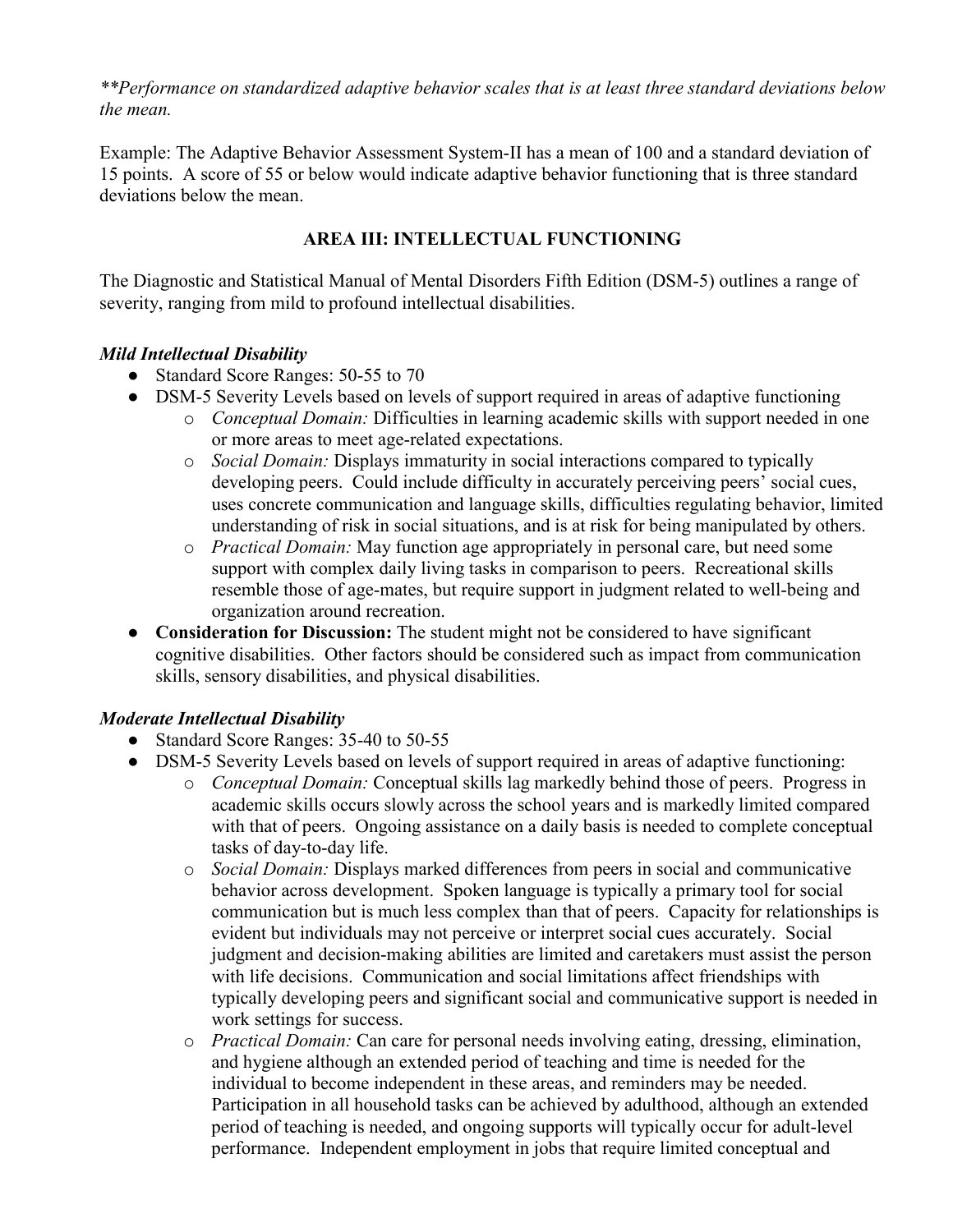communication skills can be achieved, but considerable support from co-workers, supervisors, and others is needed to manage social expectations, job complexities, and ancillary responsibilities such as scheduling, transportation, health benefits, and money management. A variety of recreational skills can be developed but typically require additional supports and learning opportunities over an extended period of time. Maladaptive behavior is present in a significant minority and causes social problems.

● **Consideration for Discussion:** *\*\*Performance on standardized intelligence tests that represent at least three standard deviations from the mean IQ score. These scores may indicate that a student has significant cognitive disabilities.* 

#### *Severe Intellectual Disability*

- Standard Score Ranges: 25 to 35-40
- DSM-5 Severity Levels based on levels of support required in areas of adaptive functioning:
	- o *Conceptual Domain:* Attainment of conceptual skills is limited and generally there is little understanding of written language or of concepts involving numbers, quantity, time, and money. Caretakers provide extensive supports for problem solving throughout life.
	- o *Social Domain:* Spoken language is limited in terms of vocabulary and grammar. Speech may be single words or phrases and may be supplemented through augmentative means. Speech and communication are focused on the here and now within everyday events. Language is used for social communication more than for explaining things, and there is understanding of simple speech and gestural communication. Relationships with family members and familiar others are a source of pleasure and help.
	- o *Practical Domain:* Requires support for all activities of daily living, including meals, dressing, bathing, and elimination and requires supervision at all times.Cannot make responsible decisions regarding well-being of self or others. Skill acquisition in all domains involves long-term teaching and ongoing support. Maladaptive behavior, including self-injury is present in a significant minority.
- **Consideration for Discussion:** *\*\*Performance on standardized intelligence tests that represent at least three standard deviations from the mean IQ score. These scores may indicate that a student has significant cognitive disabilities.*

#### *Profound Intellectual Disability*

- Standard Score Ranges: Below 20-25
- DSM-5 Severity Levels based on levels of support required in areas of adaptive functioning:
	- o *Conceptual Domain:* Skills generally involve the physical world rather than symbolic processes. May use objects in goal-directed fashion for self-care, work and recreation. Certain visuospatial skills, such as matching and sorting based on physical characteristics may be acquired. However, co-occurring motor and sensory impairments may prevent functional use of objects.
	- o *Social Domain:* Has very limited understanding of symbolic communication in speech or gesture. May understand some simple instructions or gestures. May express own desires and emotions largely through nonverbal, nonsymbolic communication. Enjoys relationships with well-known family members, caretakers, and familiar others, and initiates and responds to social interactions through gestural and emotional cues. Cooccurring sensory and physical impairments may prevent many social activities.
	- o *Practical Domain:* Dependent on others for all aspects of daily physical care, health, and safety, although may be able to participate in some of these activities as well. Individuals without severe physical impairments may assist with some daily work tasks at home. Simple actions with objects may be the basis of participation in some vocational activities with high levels of ongoing support. Recreational activities may involve, for example,